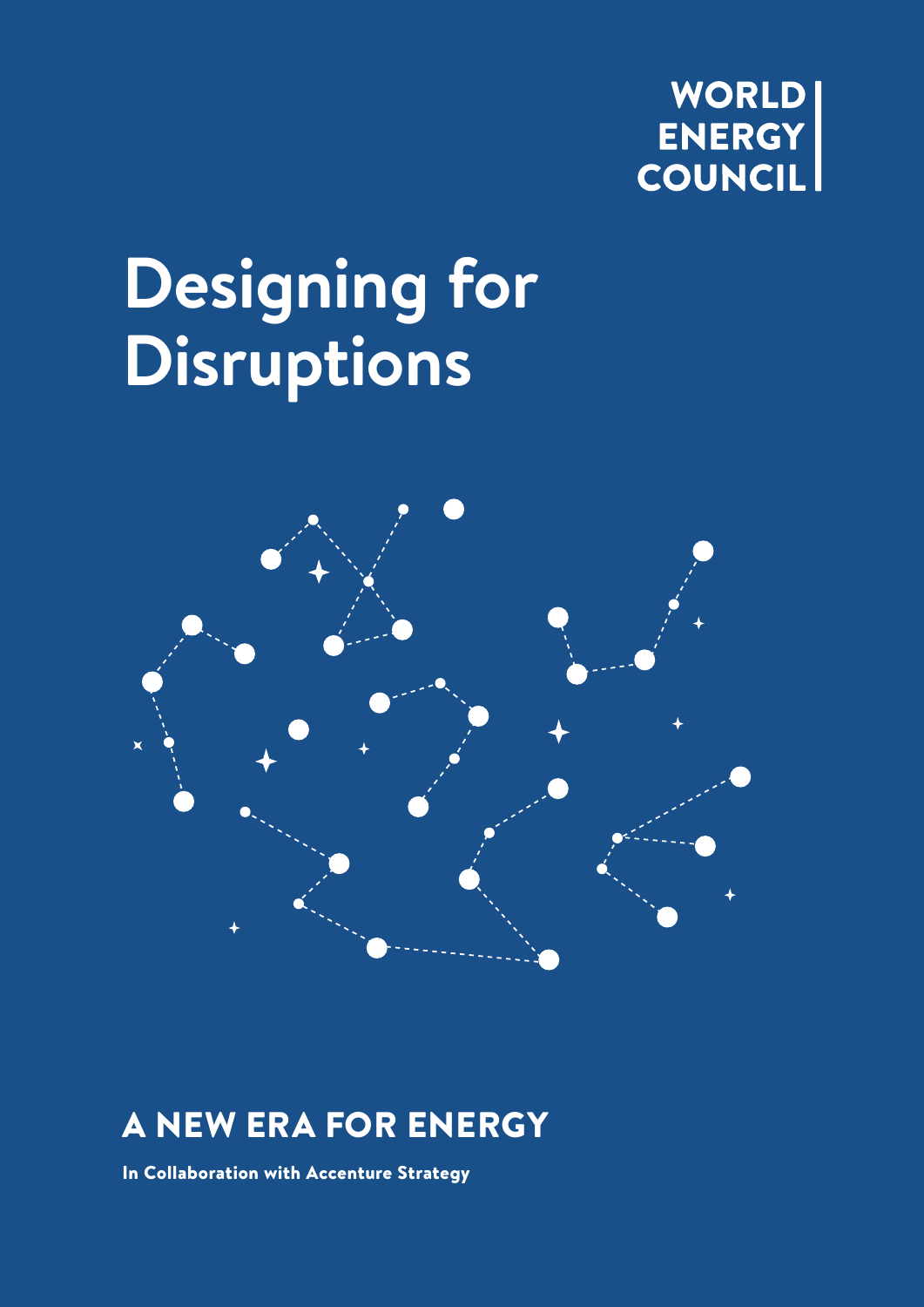#### **ABOUT THE WORLD ENERGY COUNCIL**

The World Energy Council is the principal impartial network of energy leaders and practitioners promoting an affordable, stable and environmentally sensitive energy system for the greatest benefit of all.

Formed in 1923, the Council is the UN-accredited global energy body, representing the entire energy spectrum, with over 3,000 member organisations in over 90 countries, drawn from governments, private and state corporations, academia, NGOs and energy stakeholders. We inform global, regional and national energy strategies by hosting high-level events including the World Energy Congress and publishing authoritative studies, and work through our extensive member network to facilitate the world's energy policy dialogue.

Further details at www.worldenergy.org and @WECouncil

Published by the World Energy Council 2019

Copyright © 2019 World Energy Council. All rights reserved. All or part of this publication may be used or reproduced as long as the following citation is included on each copy or transmission: 'Used by permission of the World Energy Council'

#### **World Energy Council**

Registered in England and Wales No. 4184478

VAT Reg. No. GB 123 3802 48

#### **Registered Office**

62–64 Cornhill London EC3V 3NH United Kingdom

#### **ABOUT THE REPORT**

The energy sector is undergoing widespread disruption. Technology is advancing rapidly while new business models are emerging. Government policies and public attitudes and behaviour are continuously evolving. The pathway to a sustainable future for energy companies is highly complex and uncertain, with numerous interconnected, non-linear trends creating both threats and opportunities.

So how can energy leaders prepare for a world where disruption is simply business as usual? This is the question the World Energy Council and Accenture Strategy aim to answer in this report. Covering mindsets, trend-sensing, ecosystems, and more, the report sets out a structured methodology for understanding, managing, and leading disruption.

In particular, it introduces the "Constellation of Disruptions" (CoDs), an innovative framework for explaining the combinatorial effect of changes in technology, society, business and policy. By helping leaders better understand complex current and future changes, CoDs is a radical new way to think about – and lead – the energy sector.

Produced in collaboration with: Accenture Strategy as Project Partner, Scenarios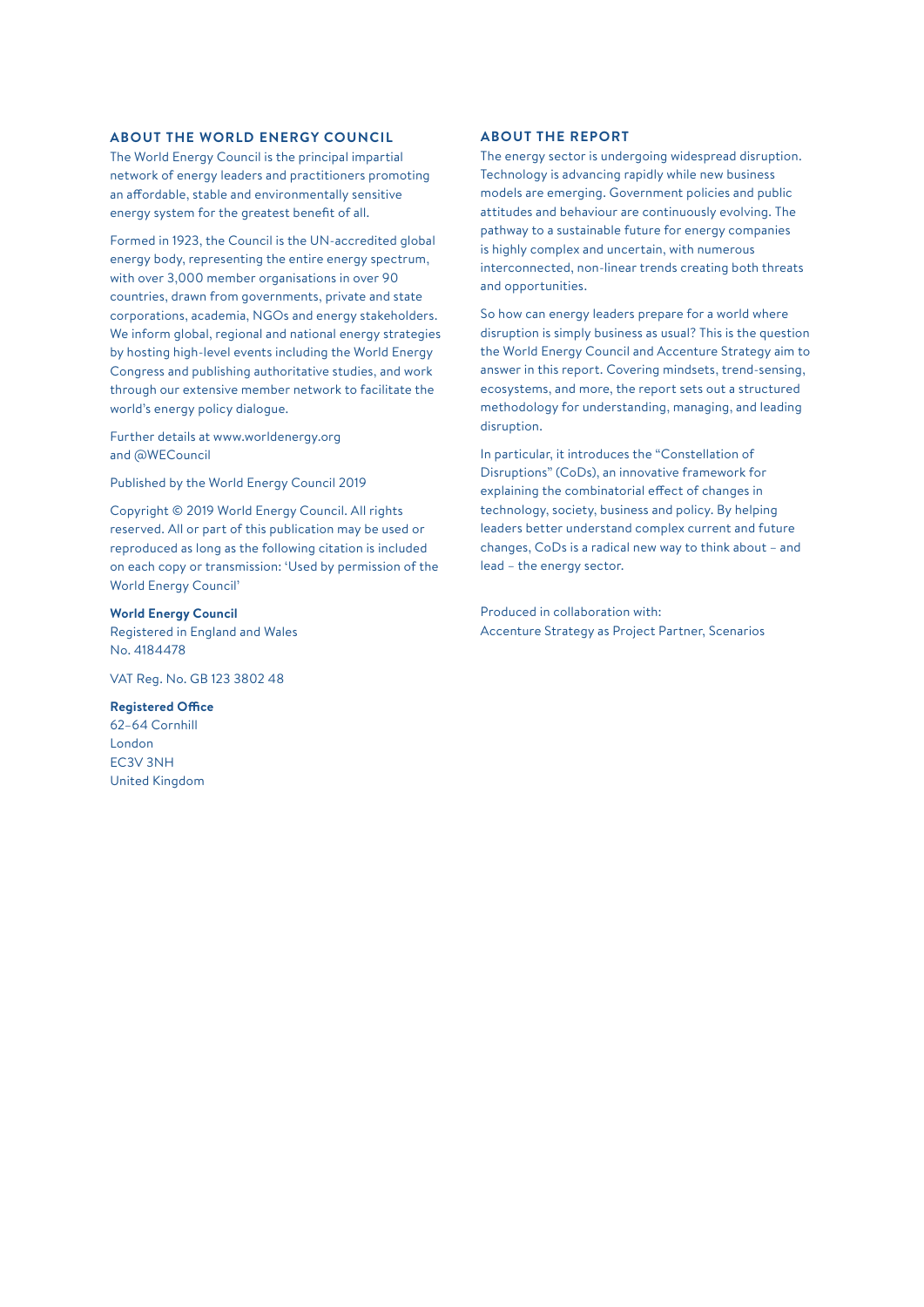# **TABLE OF CONTENTS**

| Introduction                                                                          | 3                |
|---------------------------------------------------------------------------------------|------------------|
| <b>PART 1</b>   Moving to a Mindset of "Disruption as Usual"                          | 5                |
| <b>PART 2</b> Staying on Top of Emerging and Future Technological and Societal Trends | 7                |
| <b>PART 3</b> Expanding Know-How of and Access to Diverse Business Ecosystems         | 9                |
| <b>PART 4</b> Designing a Constellation of Disruptions                                | 11               |
| <b>PART 5</b> Applying a Constellation of Disruptions                                 | 15 <sub>15</sub> |
| <b>ANNEX</b>                                                                          |                  |
| List of Figures                                                                       | 16               |
| References                                                                            | 16               |
| Acknowledgements                                                                      | 17               |

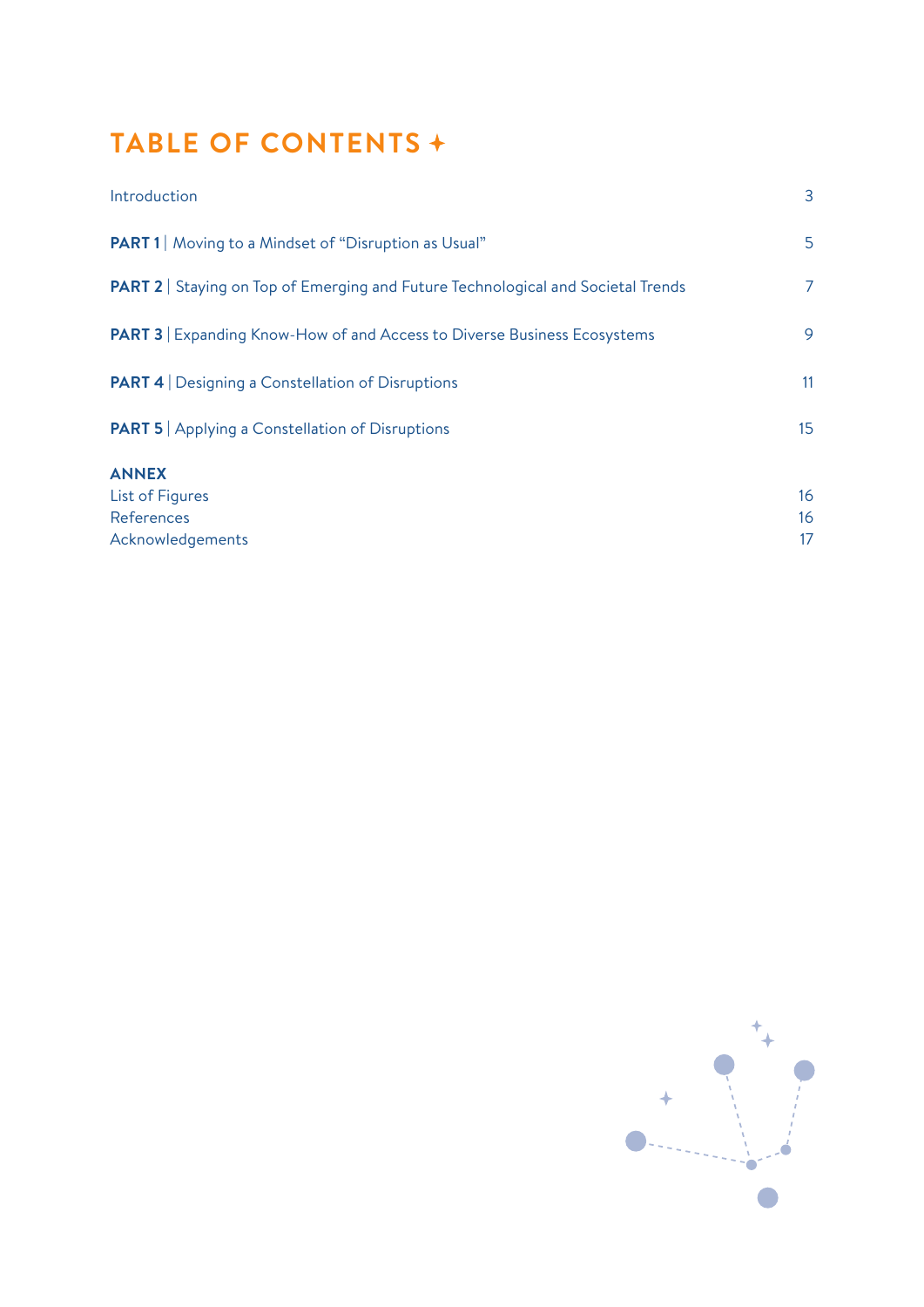FUTURES CAN BE INVENTED" – DENNIS GABOR

"THE FUTURE CANNOT BE PREDICTED, BUT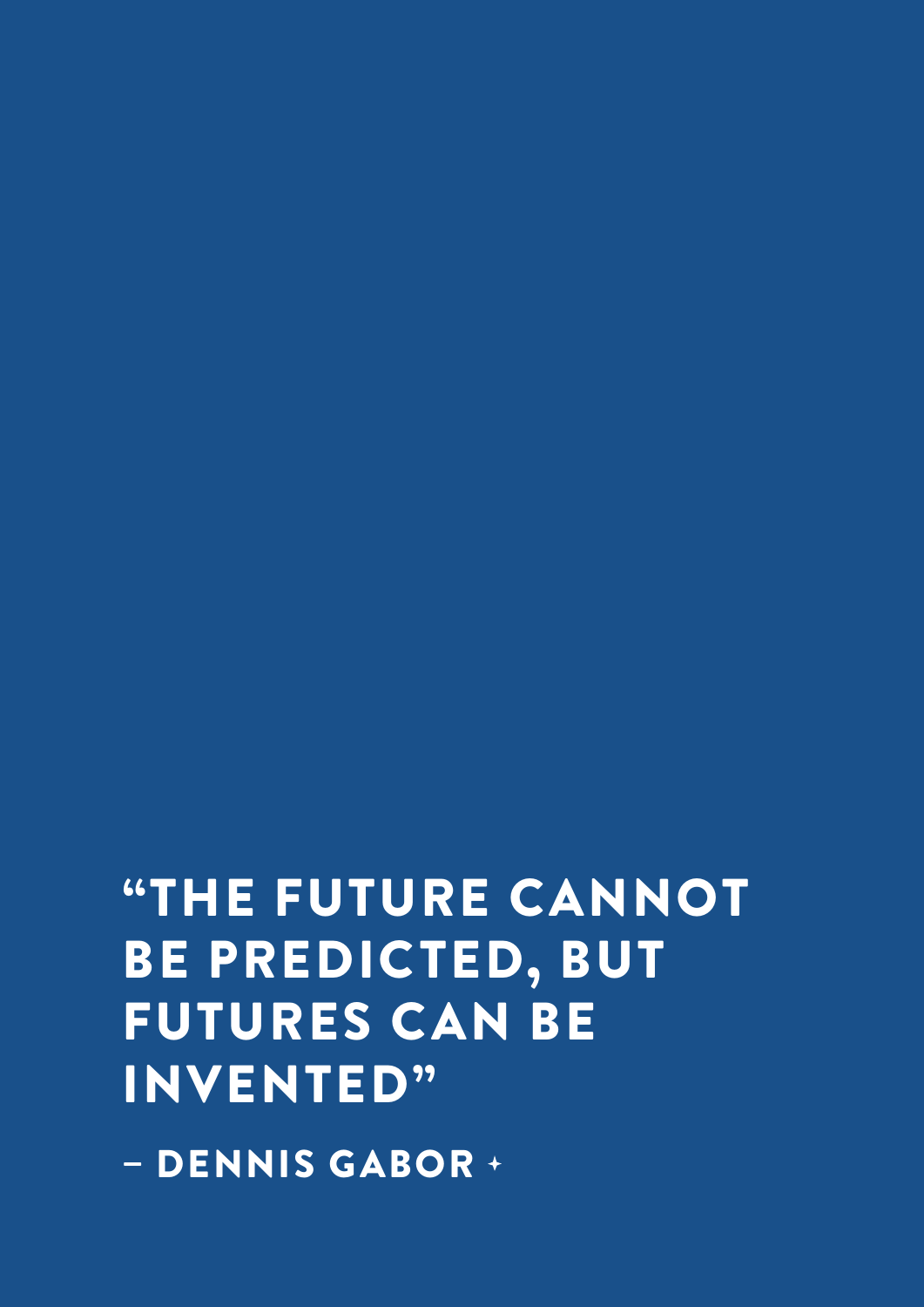

# **INTRODUCTION**

Managing a successful global energy transition – one that secures the benefits of reliable, affordable and sustainable energy for all – is challenging. Indeed, if not handled well it has the potential to pose an existential threat, not just to industry participants, but to society itself.

Today's energy systems are being disrupted by rapid advances in the cost and capability of technology, as well as new business models, policy changes and shifts in societal behaviour. Some sectors are converging, others are emerging and value is shifting within as well as in and out of industries. Incumbent players are looking to reinvent themselves while non-traditional players are entering the fray.

A stark example of this disruption can be seen in the coal industry. Demand over the last ten years has remained broadly flat, yet significant value has left the industry as a result of major policy and societal change. The power sector is also undergoing disruption as value is shifting to new forms of generation and to consumer-centred energy services (such as the trend for "smart everything"), where traditional sector capabilities may have limited application and new platforms built by technology start-ups can rapidly enter the industry.

The energy industry must pivot in response to this disruption. However, this is a complex undertaking that needs to consider numerous non-linear implications. For example, reductions in energy consumption and emissions per capita through efficiency improvements or cleaner fuels may be offset by higher miles travelled per capita due to the lower cost and accessibility of autonomous and/or shared mobility services. Traditional forecast models are not equipped to incorporate these kinds of combinatory developments in technology, policy, business and society.<sup>1</sup>

#### **So how can energy leaders better prepare and equip their businesses for disruption as usual?**

The answer to this question has four parts. First, moving to a mindset of "disruption as usual". Second, staying on top of emerging and future technology, policy and societal trends. Third, expanding knowhow of and access to business ecosystems. And finally, understanding and designing for potential "Constellations of Disruptions" (CoDs).

The report now considers each of these components in turn. It also goes on to explain how, to help energy leaders better explore these themes, the World Energy Council, in collaboration with Accenture Strategy Energy and The Dock (Accenture's Global Centre for Innovation), have developed an approach to apply the CoDs concept in a workshop environment, which will be showcased at the 24th World Energy Congress.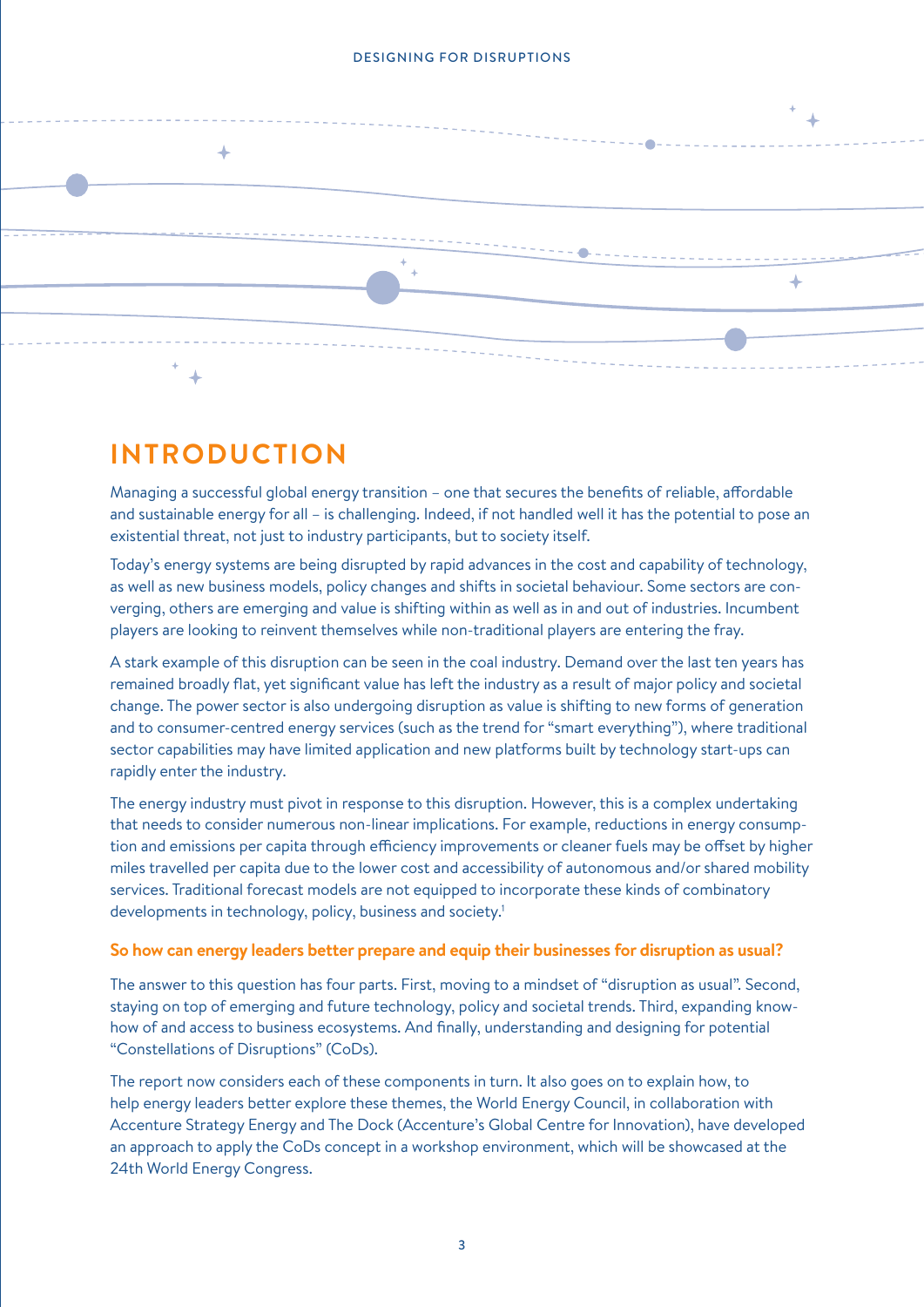– BENJAMIN FRANKLIN +

# "WHEN YOU'RE FINISHED CHANGING, YOU'RE FINISHED"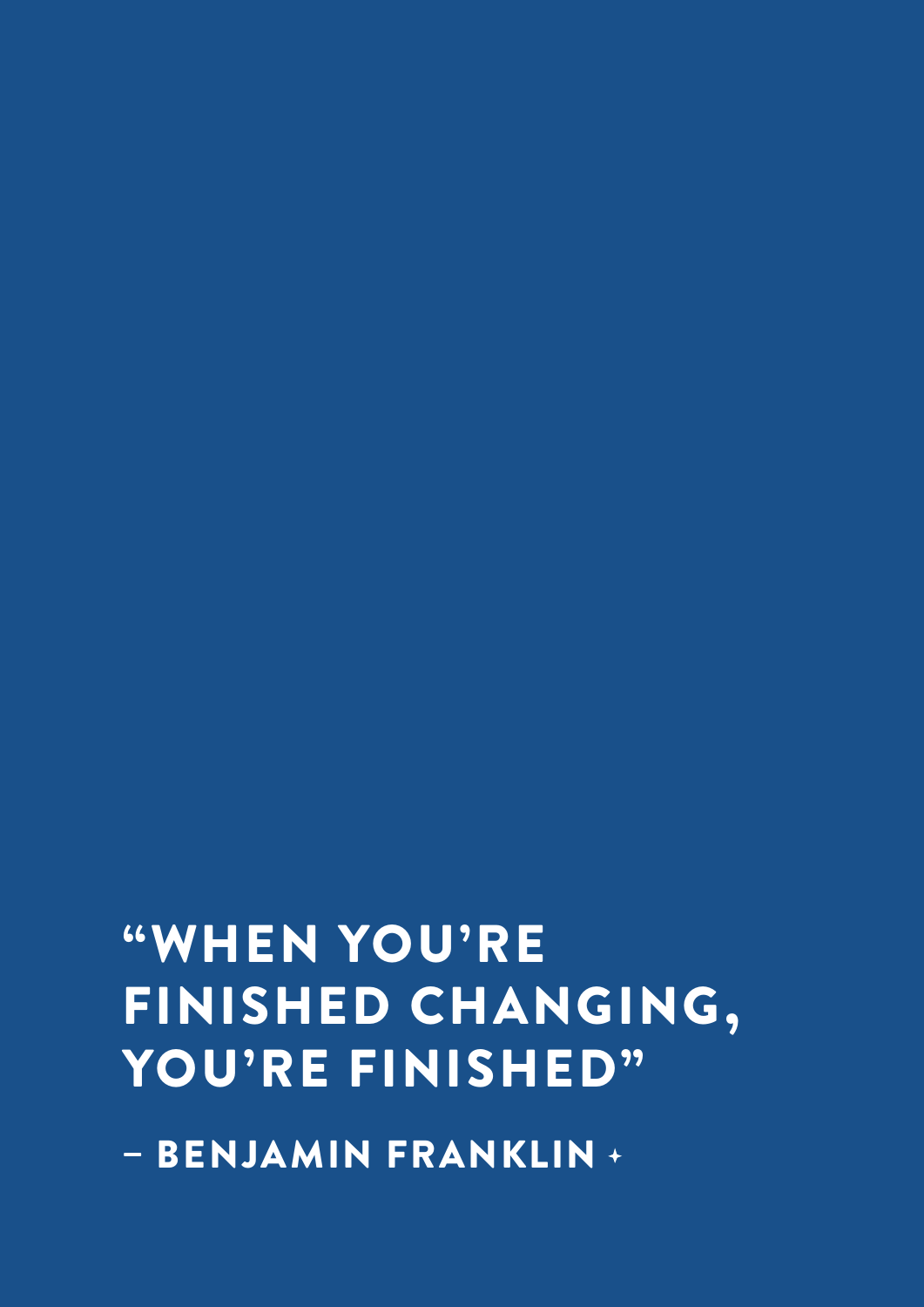# **PART 1 | MOVING TO A MINDSET OF "DISRUPTION AS USUAL"**

Disruption is not a new business concept. Yet history is littered with examples of companies and industries which did not respond fast enough to rapid change and no longer exist. An overused yet powerful example is the demise of bricks and mortar video rental (Blockbuster) and the rise of online content streaming (Netflix).

Closer to home for the energy sector, both coal and (more recently) upstream oil and gas have been undergoing profound disruption. Incumbent players are struggling to find a long-term and viable pathway due to technology-led, and often policy-supported, innovation. For example, in the oilfield services segment, while the market size has grown, an oversupply of resources has reduced the premium of new technology, lowering the entry barriers for independents who have commoditized technology and compressed margins (Figure 1).



Indeed, the energy industry as a whole is braced for unprecedented disruption. Accenture research shows the industry today has the same level of susceptibility to future disruption as life sciences (which is being impacted by the patent cliff and new entrants) and is only just behind the retail sector (where digital and e-commerce continue to bite) in terms of its susceptibility to future disruption (Figure 2).<sup>2</sup> This susceptibility is a result of supply and demand side innovation: the fundamentally different economics of both new and existing sources of energy combined with changing consumer preferences, digital enablement of the energy system and a greater focus on decarbonisation. In other words, the energy industry is now shifting from compressive disruption (a series of gradual changes) to "big bang" disruption (game-changing shifts in demand and/or supply).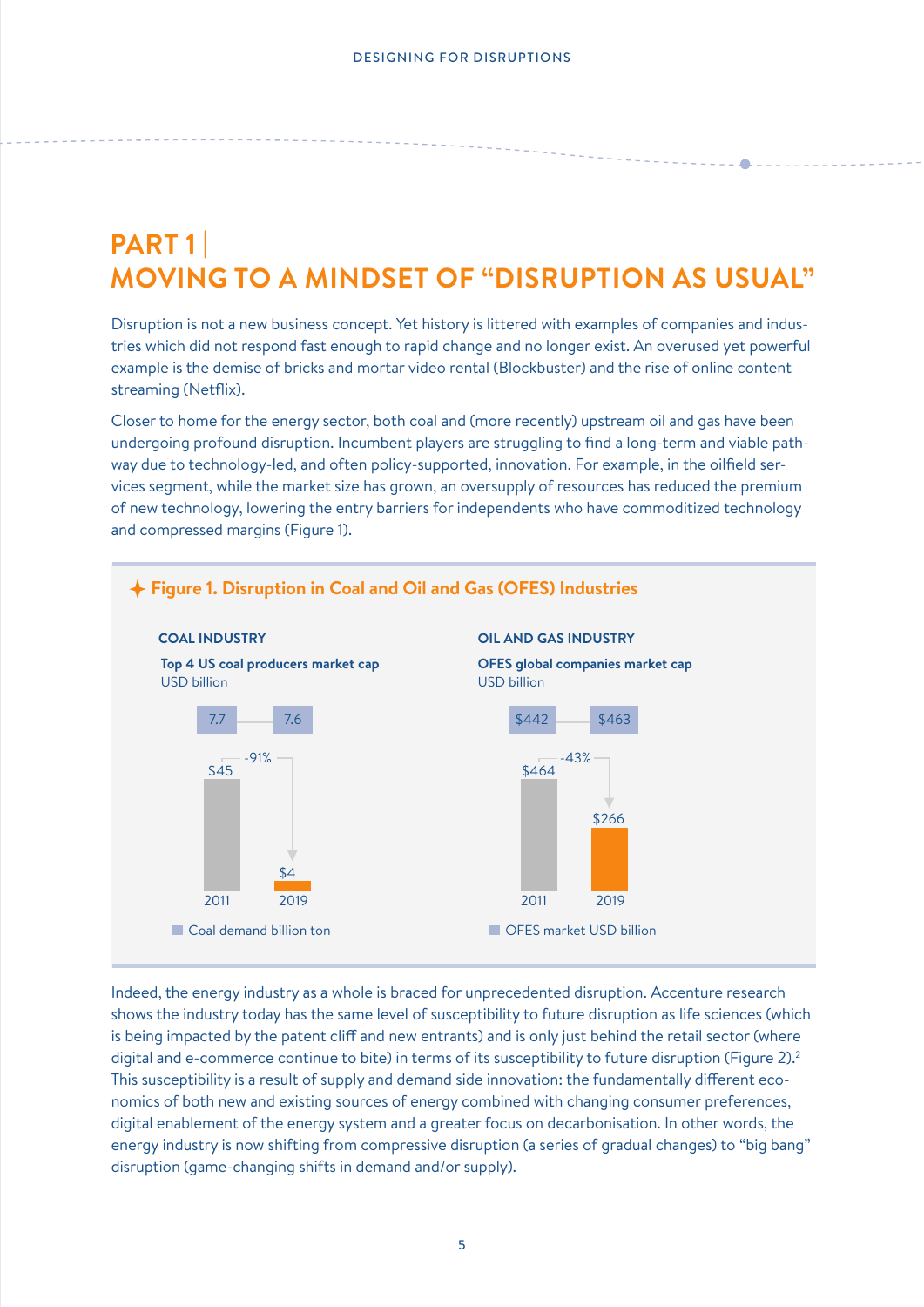

Embracing disruption will require innovation at the centre of the new energy system. And the innovators will reap disproportionate rewards. Accenture's analysis of 995 of the largest companies in 14 sectors, including a survey of 840 executives, showed that one of the key characteristics setting highgrowth companies apart was their ability to harness disruption-minded innovation.<sup>3</sup> That is, focusing on creating "what could be" rather than improving "what is". These high-growth participants have put their innovation dollars "where their mouths are" and have significantly increased their investment in disruptive innovation with an eye on creating entirely new markets. That can mean diversification away from traditional energy assets, changing from asset-heavy to consumer-centric models, or driving virtual or real integration (and disintermediation) of the end-to-end value chain in order to capture shifting value pools.

Regardless, leading players need to adopt a mindset and culture of "disruption as usual". For example, some companies have made visible interventions such as making board and C-suite executive appointments from outside the energy industry in order to challenge the status quo. Others have made less visible interventions such as including disruption as part of strategic planning to prepare for resilience and capitalise on opportunities.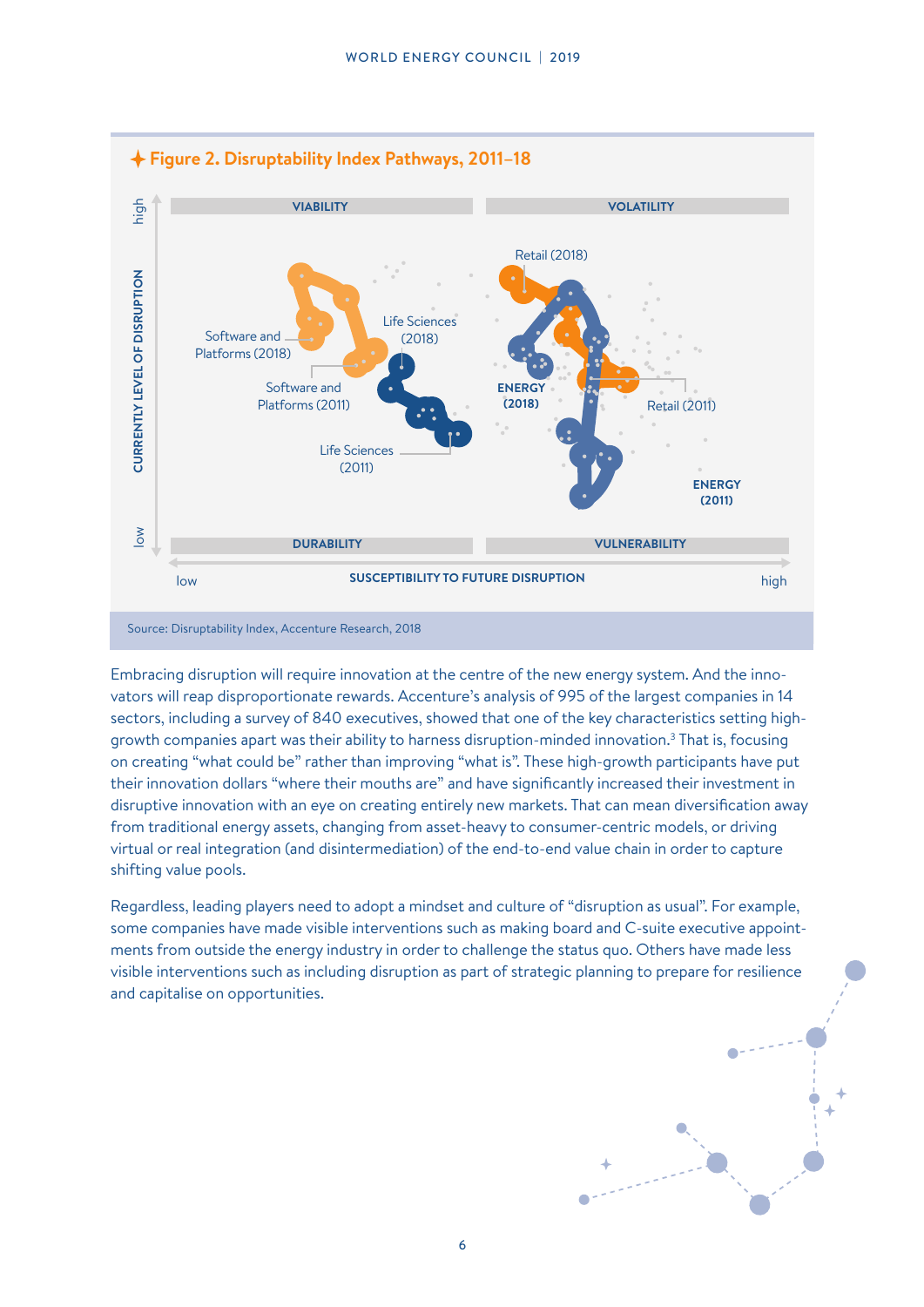# **PART 2 | STAYING ON TOP OF EMERGING AND FUTURE TECHNOLOGICAL AND SOCIETAL TRENDS**

This is an era of rapid technological innovation, changing market conditions, increasing regulatory intervention and, at times, agonizing geopolitical volatility. As such, to better understand where to play in the energy system – and how to win – energy leaders must be able to spot and react to significant new trends. This will not necessarily mean always being the first mover – fast followers can be effective as well. It does, however, imply that every industry participant must be able to detect the pulse of advances happening in a wide range of technologies, such as artificial intelligence or advanced materials, which have potentially material consequences for the sector. The same is true of shifts in society: how consumers prefer to live, work, and spend. These are the building blocks for identifying and pre-empting game-changing shifts in energy markets (Box 1).

### BOX 1: ENERGY TRENDS CONCERNING THE TOP 100 START-UP INNOVATORS

The World Energy Council's Issues Monitor study identified the trends that were most concerning to the 100 most promising global energy start-ups (SET100).<sup>4</sup> This revealed a combination of technology-driven, policy-driven, consumer-driven and market structure trends ranking highest in terms of uncertainty and impact.

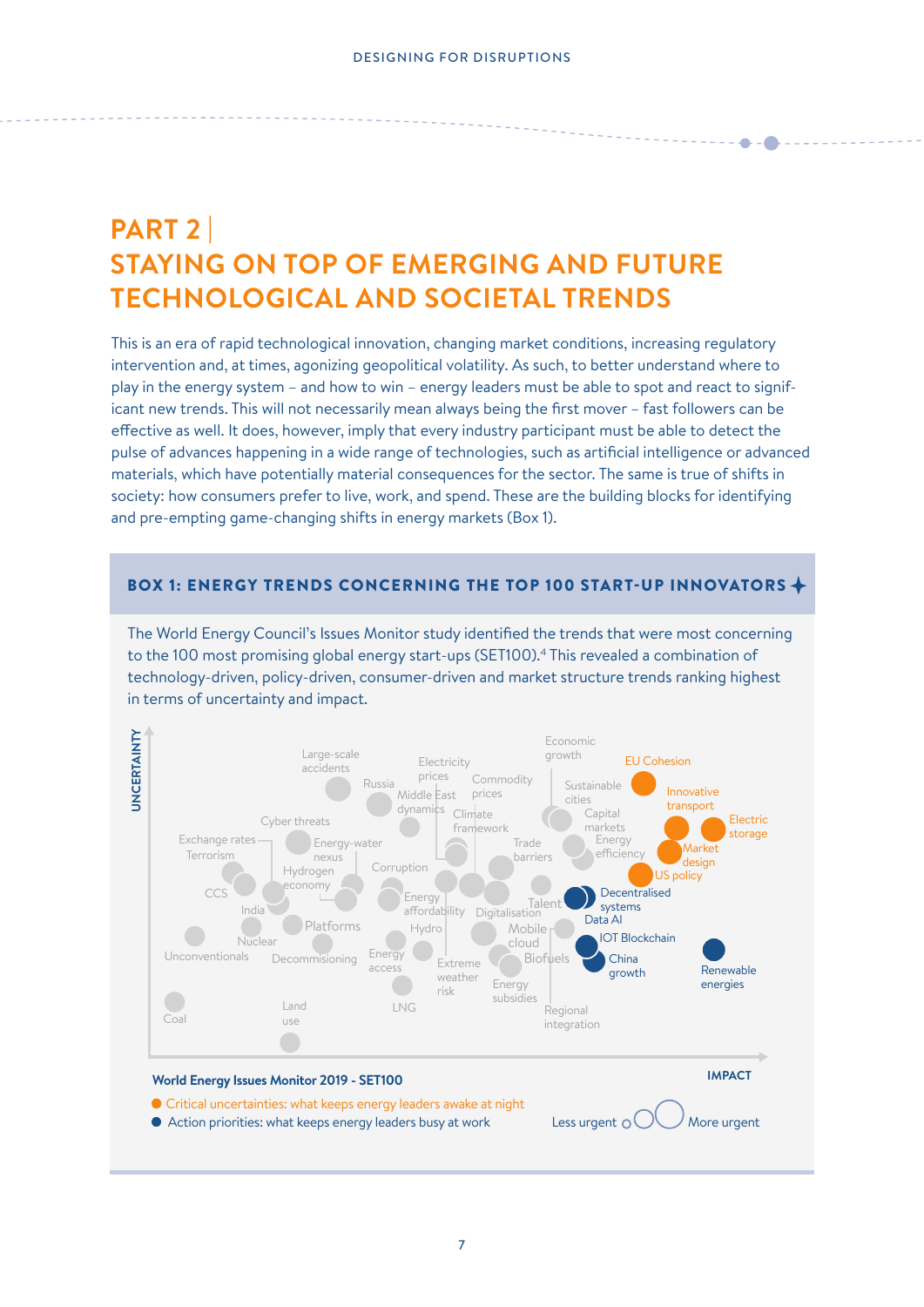Take the shale revolution in North America, for example. Many of the energy majors missed the combinatorial impact of emerging trends in hydraulic fracturing, horizontal drilling and water management. As a result, the majors fell behind and are having to pay (and in most cases overpay) billions to catch up. The winners were the smaller, nimbler and niche independents who spotted the technological advantage of combining these technologies early and were able to work with an ecosystem of different partners to drive the shale revolution that has reshaped the industry.

Looking ahead, storage is another trend that will effectively reconfigure many parts of the energy system, including mobility, power and consumption. The market is expected to grow at between 25 and 35 per cent CAGR over the next ten years as the "electrification of everything" continues. Currently, many different technologies are competing to become the storage solution of choice, from pumped hydropower storage to hydrogen-based energy systems to traditional batteries.

Batteries are undergoing rapid development as new technologies come to the fore. Lithium-ion (Li-ion) batteries, for years the go-to solution for battery storage, are being challenged by several new technologies. These look set to overcome the limitations of cost, raw material sourcing and overheating that have traditionally challenged Li-ion technology.

MIT, for example, is investing in the research of room-temperature sodium sulphur batteries (RT-NaS). These are promising alternatives to Li-ion batteries given the similar chemical properties of sodium and lithium ions. There are still technical challenges to overcome, such as lower theoretical capacity, but given the investment and research activity in this space, it is likely a matter of when rather than if this battery technology becomes a viable alternative at scale.

This type of investment and patent activity is expected to increase across emerging battery technologies, and furthermore across the various different types of storage solutions beyond batteries. The pull from consumers and society for clean energy will only continue to grow.

Knowing where to place bets on new technology is becoming harder and harder. Not all emerging technologies will be winners, and the industry will likely adopt a combination of solutions. Spotting which these will be requires further analysis into the specific underlying technologies and technological development driving each solution forward. One way to do this is to access knowledge from other industry participants and, sometimes, from outside the industry. Identifying emerging trends will inform how new ecosystems will emerge and access to these new ecosystems will increasingly become a source of competitive advantage.

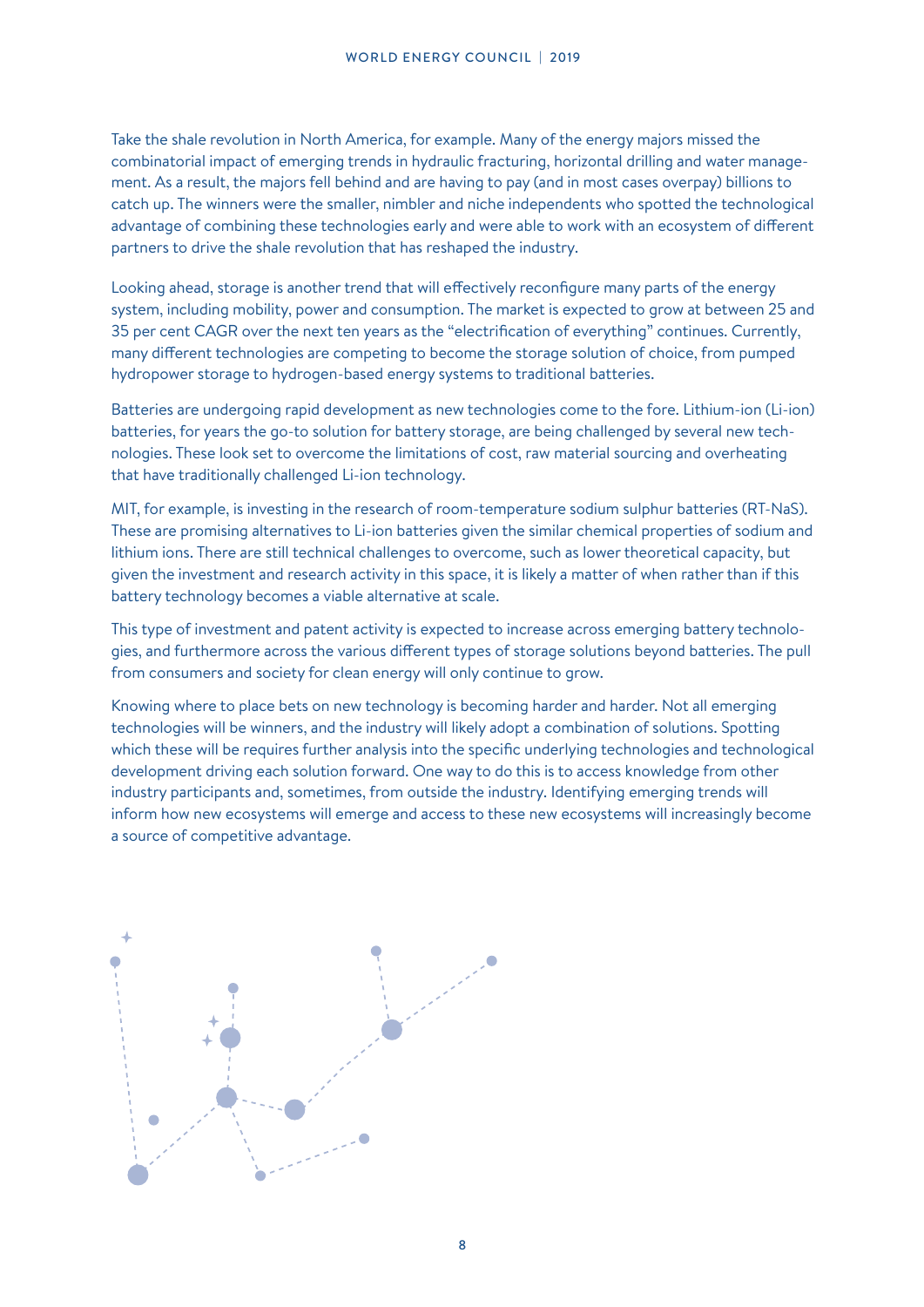# **PART 3 | EXPANDING KNOW-HOW OF AND ACCESS TO DIVERSE BUSINESS ECOSYSTEMS**

The word "ecosystem" can have many meanings. In this report, it is defined as a network of cross-industry players who work together to define, build and execute a desired outcome underpinned by innovation in some form (whether in technology, consumer-centricity or business model). The power of the ecosystem lies in the fact that no single participant needs to own or operate all components of the solution, and that the value the ecosystem generates is larger than the combined value each of the participants could contribute individually.

Accenture Strategy surveyed 1,252 business leaders from diverse industries across the world to better understand the degree to which companies are capturing ecosystem opportunities.<sup>5</sup> The findings showed companies are pursuing new business models to navigate, or even lead, disruption. When asked what they would typically do to disrupt their industry, 60 per cent of executives said, "build ecosystems". Indeed, nearly half have already built or are currently building an ecosystem to respond to disruption.

The challenge for the energy industry is the complexity of new ecosystems. An estimated \$300 billion of venture investments have flowed into the sector through new entrants and non-traditional players in the past few years (Figure 3). The ecosystem is rapidly expanding, with over 1,000 new energy start-ups emerging. Participants range from traditional integrated companies looking to diversify and remain relevant to new energy transition actors, including mega-techs, VC-funded energy start-ups, globally connected cities and renewable energy communities. These players have started to combine their functional, technological and industry strengths to deliver new value propositions to customers that extend beyond the basic provision of heat, light and mobility. New energy value chains and business ecosystems are becoming consumer-centric rather than commodity-centric or supply-side driven.

|                         |                   |   | <b>TECHNOLOGY DISRUPTIONS</b>                           | <b>EMERGING PLAYERS</b>                           | <b>NEW BUSINESS MODELS</b>                                                                      |
|-------------------------|-------------------|---|---------------------------------------------------------|---------------------------------------------------|-------------------------------------------------------------------------------------------------|
| <b>FUTURE</b><br>ENERGY |                   |   | Rise of autonomous vehicles                             | Apple, Google, Ford,<br>Mercedes-Benz             | $\div$ Fleet as a service<br>$\triangle$ Logistic systems e.g. always connected                 |
|                         | TRANSPORT         |   | <b>Connected vehicles</b><br>and sharing economy        | Uber, Lyft, Zipcar                                | $\overline{ }$ Retail automation<br>$\div$ Self-driving fleet                                   |
|                         |                   |   | Technology - Multiple<br>powertrains (e.g. fuel cells)  | Tesla, BYD                                        | $+$ Fuel on demand<br>$\rightarrow$ NextGen convenience                                         |
|                         |                   |   |                                                         |                                                   | + Connected home                                                                                |
|                         |                   |   | Technology (e.g. smart home,<br>distributed generation) | Nest, Ecobee                                      | + Demand response (smartgrid)<br>$\triangle$ Beyond-the-meter solutions                         |
|                         | <b>GENERATION</b> |   | Rise of renewables                                      | Dong Energy, Total, Solar<br>City, NextEra Energy | $\rightarrow$ Buying into storage - dispatchable power<br>+ Distributed generation (roof solar, |
|                         | <b>POWER</b>      | C | Enhanced energy storage/<br><b>batteries</b>            | Tesla, GE, Total                                  | microgrid)<br>$\triangle$ Data-related services                                                 |
|                         |                   |   |                                                         |                                                   |                                                                                                 |

### **Figure 3. The Rapidly Expanding Energy Ecosystem –Transport and Power Examples**

Source: Accenture Strategy Energy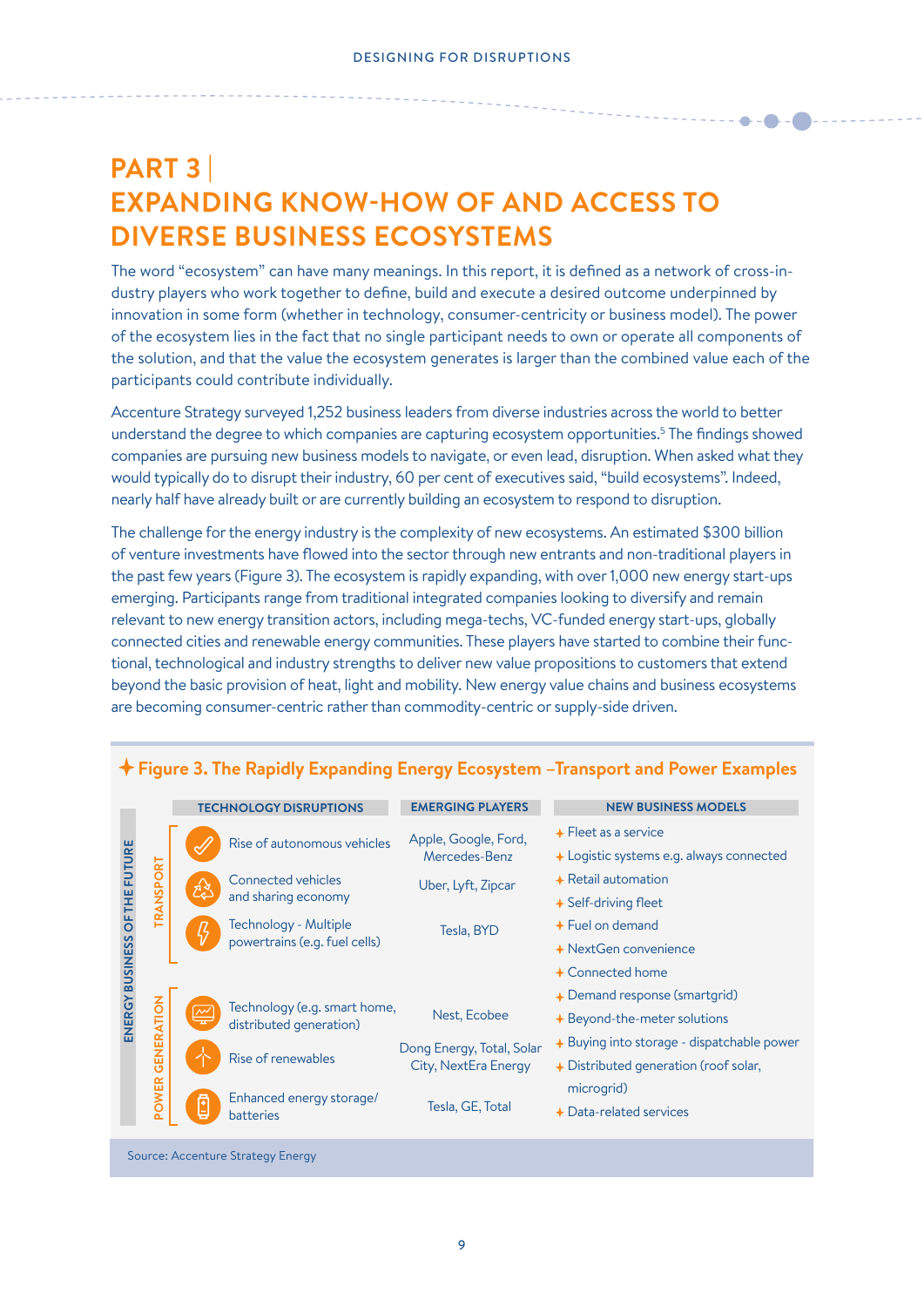Enabled by new digital capabilities, the emphasis is shifting from volume-based to value-added growth. The aim is to meet growing demand for highly customised, flexible, affordable and on-demand energy and energy-plus service offerings rather than simply enabling cheaper and cleaner energy supply and storage options. This is also one of the central elements of the energy future narratives in the World Energy Council's 2019 World Energy Scenarios.6

Managing ecosystem complexity is not just a challenge for the energy industry. Many organisations in many sectors are grappling with the same issues. But Accenture Strategy's research into ecosystems has identified three common attributes that organisations who extract the most value from ecosystem participation are getting right.

The first is data collaboration. Leading organisations see **data collaboration** as a winning capability rather than a threat. Companies are increasingly using analytics to drive data insights, but the richness and depth of those insights increases exponentially when internal data is coupled with data from outside the enterprise. This, however, requires a mindset shift for an industry where knowledge is power, and data is a driver of competitive advantage.

The second attribute is **talent pooling.** This is particularly relevant to the energy sector, where talent is scarce and aging. Leading organisations are willing and able to lift and share talent with other organisations for a certain amount of time and then bring that talent back. This approach speeds up access to experience and differentiated capabilities and opens the door to a deeper and wider talent pool. This way of working is nascent in the industry today and provides a significant opportunity to extract value from the ecosystem. Industry examples to date have typically been between two organisations (such as niche analytics providers and upstream geologists) rather than among multiple partners as part of an ecosystem.

The final attribute is **platform co-development.** Platforms are the lifeblood that enable ecosystems to collaborate and thrive. Importantly, they cannot be created alone. Successful platforms start with a smart foundation to build partner interest and investment, accelerating adoption and expansion. The energy industry has made significant inroads into common platforms. But a mindset shift is still required to open internal systems to a rich and collaborative partner platform where data, insight and value can be created for all participants.

Consider how a leading European utilities player has embraced the power of ecosystems and launched a Smart Energies initiative to create a start-up environment where all participants can thrive. The common goal is to drive innovation in the transition to clean and green energy initiatives. The organisation funds the ecosystem and drives a culture of data collaboration and talent pooling enabled by a common platform.

Ultimately, the pace and breadth of innovation today means no single entity can access, develop, utilise, or invest in the range of available opportunities or shape a targeted outcome on its own. By bringing together multiple players – in effect forming an ecosystem of participants with common objectives – existing value chains can be disrupted and new sources of value scaled rapidly. This is a new kind of horizontal and collaborative innovation that has the potential to reshape competitiveness by reducing costs by more than 40 per cent.7 Leaders pursuing disruptive growth through an ecosystem initiative must make the right plays, find the right partners and think outside of traditional boundaries.

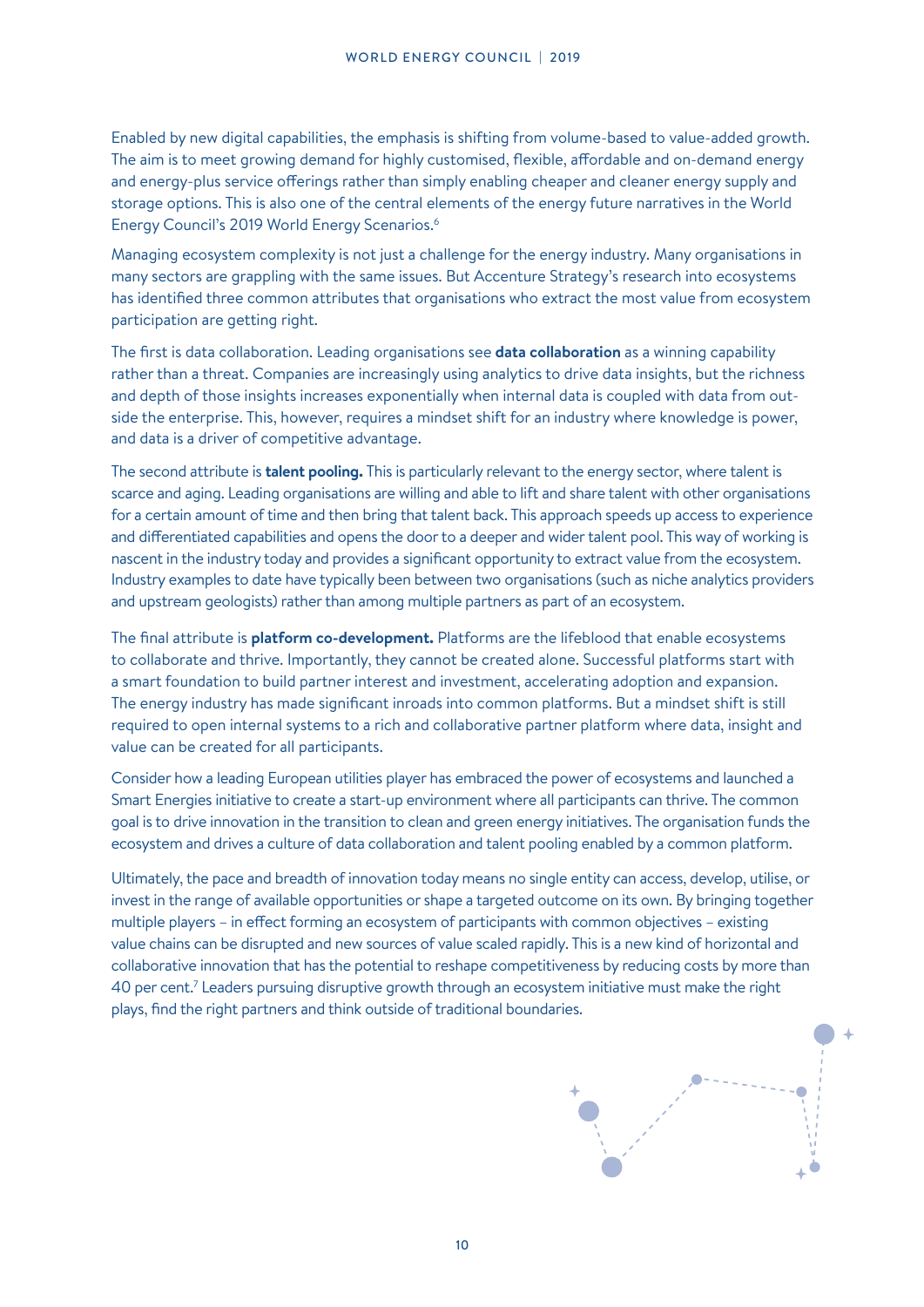# **PART 4 | DESIGNING A CONSTELLATION OF DISRUPTIONS**

A Constellation of Disruptions ("CoDs") refers to a grouping – a constellation – of trends that provides new ways of understanding the combinatorial effect of changes in technology, society, business and policy (Figure 4). Understanding the CoDs approach will enable ecosystem leaders to identify how best to capture new and shifting value pools by pushing the boundaries of the traditional energy sector.



The CoDs approach was explored in a series of regional workshops as part of the World Energy Council's global "foresight and scenarios refresh" in 2019. In these sessions, a wide range of constellations was explored, including the future of passenger mobility and freight transport, the future of plastics and the new consumer, smart industry and green buildings.

One such constellation was commercial mobility (that is, commercial fleets and road freight), where a number of individual high-impact emerging disruptions were identified (Figure 5).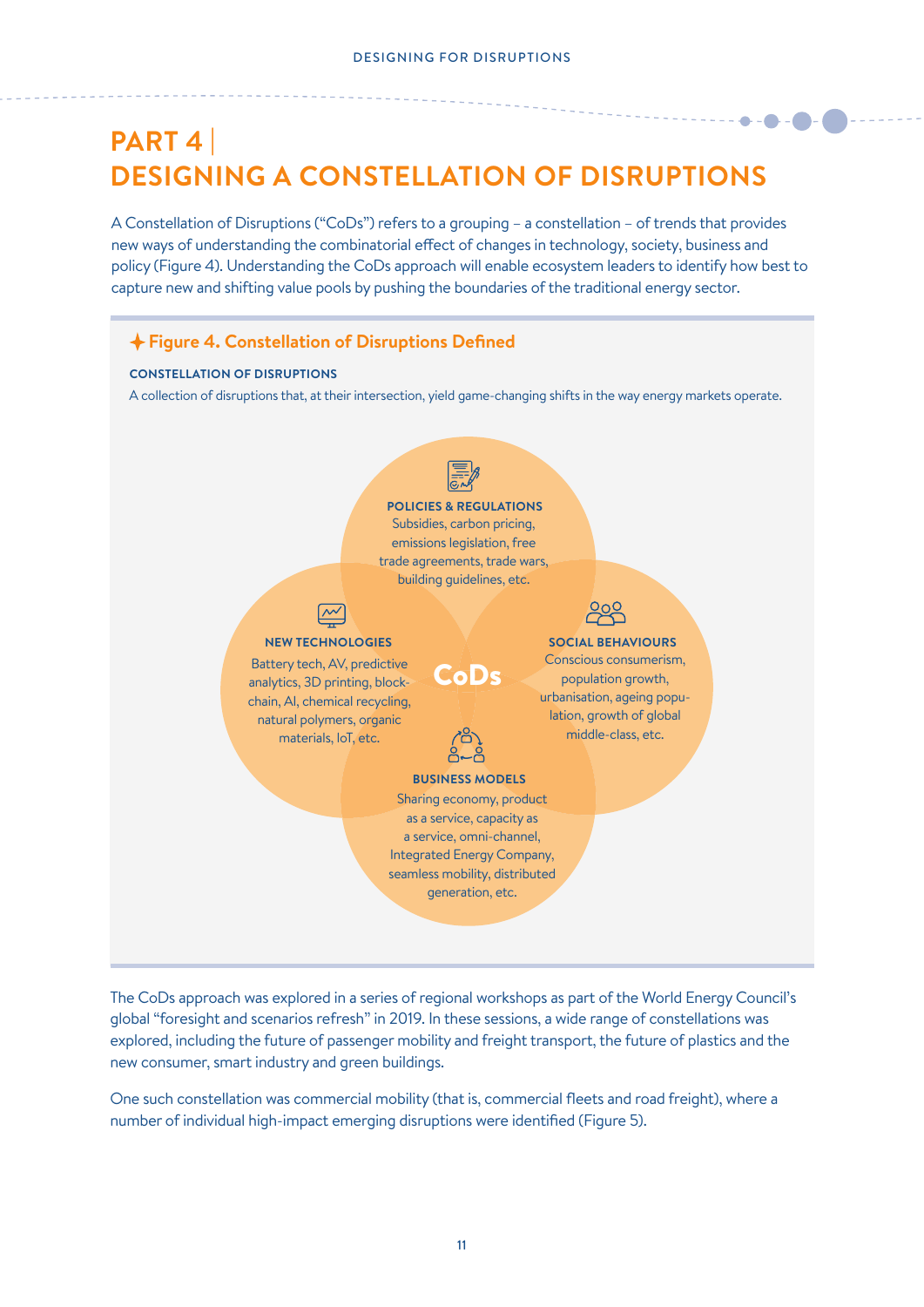

Each trend was grouped into one of four themes: policy, social, technology or business model. By looking across these themes, and investigating the links and relationships between the trends, four constellations emerged. These were the supply chain ecosystem, electric vehicles (EVs) and alternative fuels, the derived demand for freight, and urbanisation and city infrastructure.

However, these four constellations represent just one possible grouping of disruptions. The intention is not to define a linear and single version of the future, but rather to explore a series of constellations that could emerge and result in non-linear outcomes. These constellations can then support a better understanding of the combined directional impact on areas like fuel consumption and fuel mix (and consequently the distribution between clean and fossil fuels). Figure 6 highlights, for example, how the impact on fuel consumption can be assessed.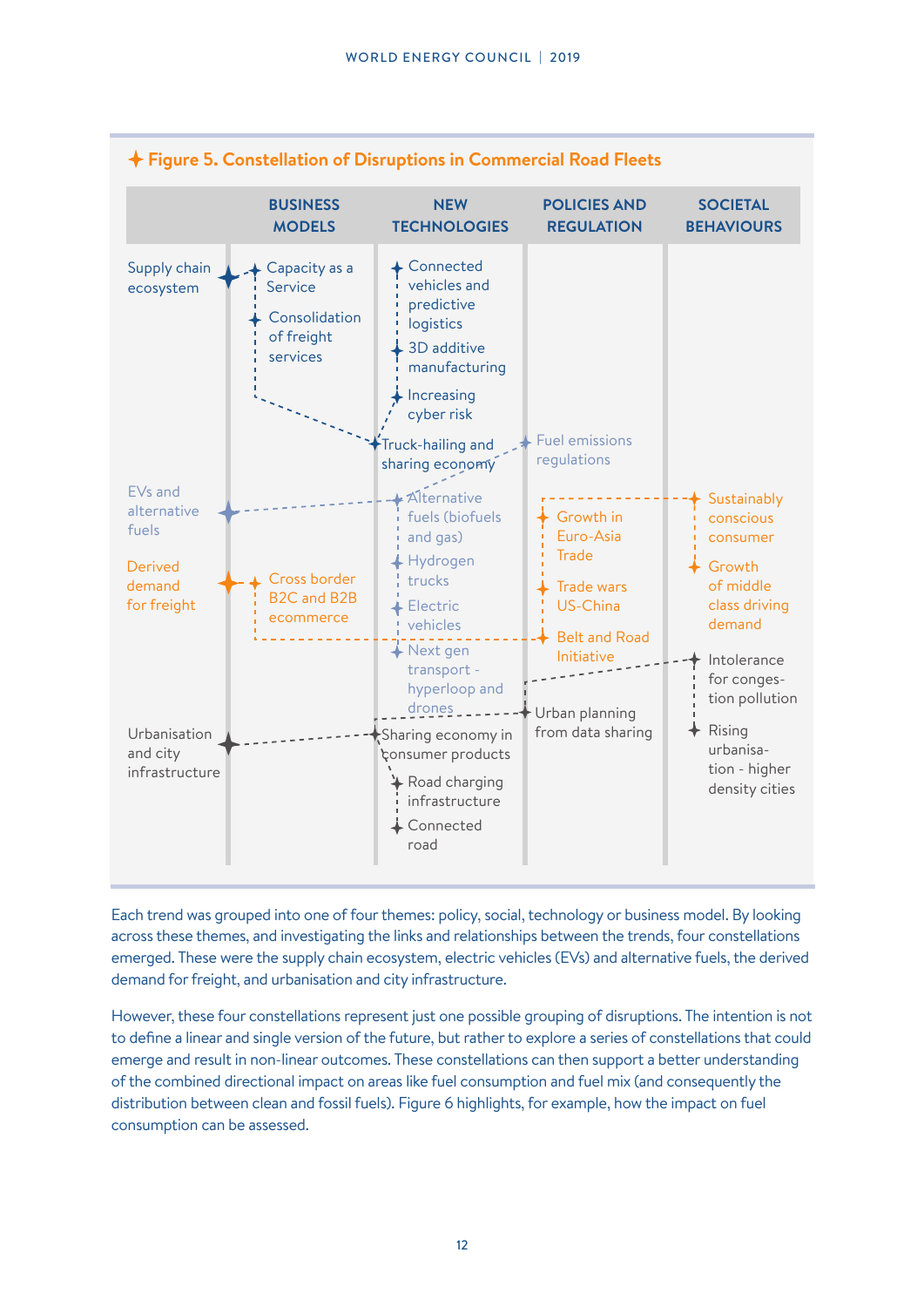

In the **supply chain ecosystem** constellation, technology and business model trends combine to yield a reduction in fuel consumption. The increase in the volume of data from vehicles, supported by predictive analytics, enables an optimisation of supply chain networks. In parallel, new manufacturing technology reduces the volume of final goods to be transported. The net impact is a significant reduction in final energy (fuel) demand, regardless of source.

In the **EVs and alternative fuels** constellation, options differ by vehicle size. For light commercial vehicles (defined as less than 3.5 tonnes), electrification at pace is displacing petroleum fuels. For medium and heavy commercial vehicles, change is much slower, due to the typically lower vehicle turnover rate and the slower progress of alternative fuel technologies. In this segment of the market, hydrogen, gas and biofuels are the emerging alternatives to diesel as consumers continue to demand sustainable supply chains and as distribution infrastructure issues are resolved. The net impact is a significant reduction in the carbon footprint of final energy demand and a relative reduction in final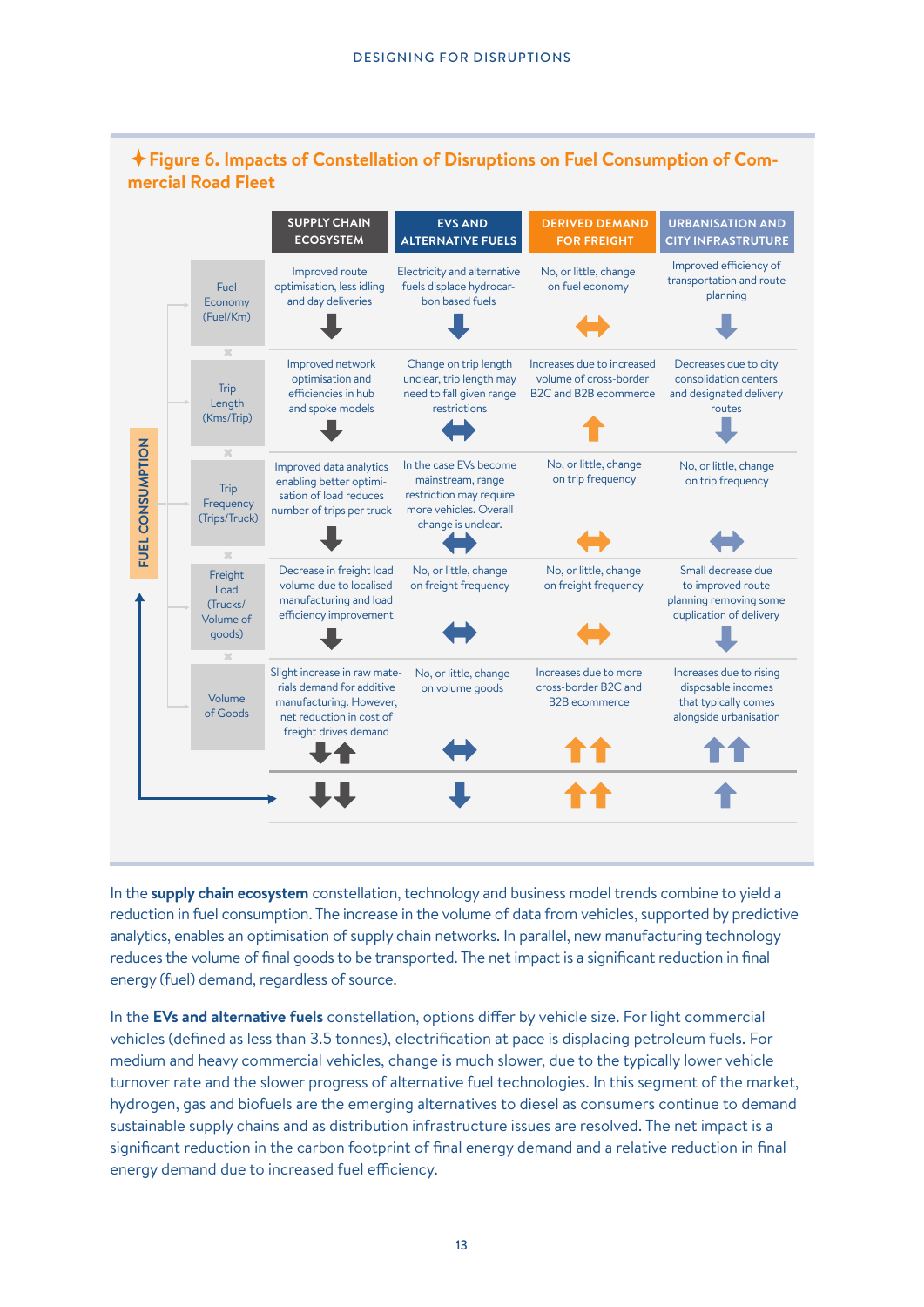In the **derived demand for goods** constellation, the continued growth of e-commerce as a share of total global retail, combined with projected population growth and rising incomes, will significantly increase the demand for consumer goods and thus the freight of products and raw materials. An increasing urbanisation rate (the share of total population living in urban environments is expected to rise from 33 per cent in 2017 to 50 per cent in 2060)<sup>8</sup> will only accelerate this trend as incomes continue to rise.

In the **urbanisation and city infrastructure constellation,** the emergence of connected infrastructure, the use of the resulting data for urban planning and the demand for sustainable cities will enable an optimisation of commercial transportation and last-mile delivery. The net impact is increased commercial miles and higher final energy demand.

The value of the CoDs approach is thus clear. Moreover, the impacts it can identify are often missed in other projections and scenarios where the focus is on a single trend (for example, the transition from internal combustion to EVs) or on a single combination of trends (such as ride sharing and EVs). Such a narrow approach risks grossly underestimating the exponential impact of CoDs across technology, policy, consumer behaviour and business model vectors.

Through its work on future World Energy Scenarios, the World Energy Council aims to transcend these limitations. The dominant drivers of the three 2019 scenarios are: coordinated policymaking in **Unfinished Symphony,** market-led innovation and consumer choice in **Modern Jazz,** and localisation and energy security in **Hard Rock.** These drivers offer a vital steer on the potential scale and speed of development in each sector.

Take transport, for example. In the **Modern Jazz** scenario, the rapidly falling battery costs and high availability of hydrogen, gas and biofuel vehicles drives a displacement of oil-based fuels in the light and heavy commercial vehicles segments. In the **Unfinished Symphony** scenario, a similarly paced dynamic accelerates post 2030 with progressive regulatory support where final energy demand for transport declines below 2020 levels. Here, consumer choice and advocacy play critical roles. In the **Hard Rock** scenario, some progress in EVs and other alternative fuels is seen as current investment plays out, especially in regions where energy security drives an adoption of locally produced fuel. However, if EVs and alternative fuels were to reach affordability faster (that is, before exceptionally high barriers to trade kick in) and supporting infrastructure is put in place, this scenario could see a rapid transition in commercial mobility.

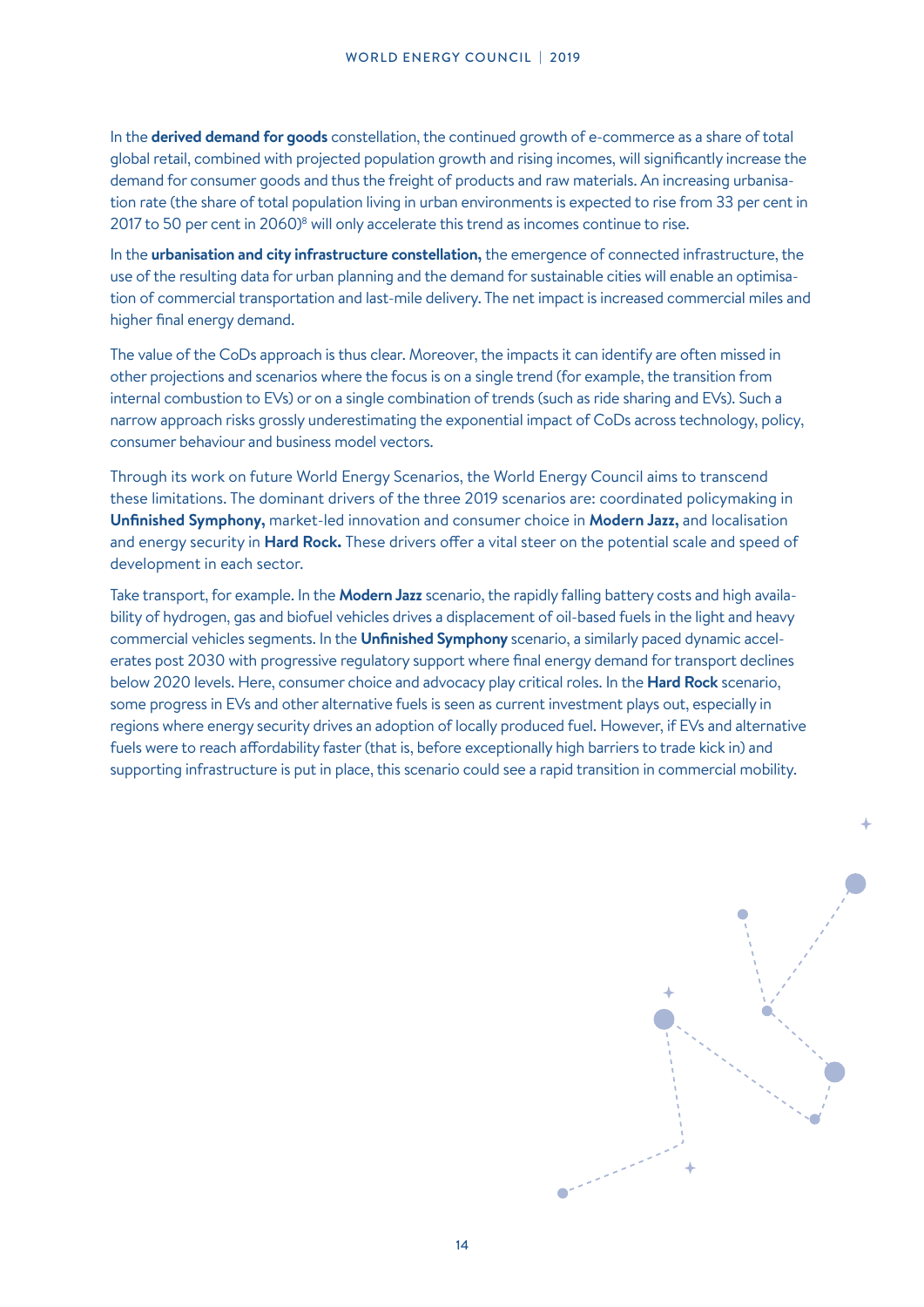# **PART 5 | APPLYING A CONSTELLATION OF DISRUPTIONS**

At its heart, the CoDs approach seeks to help leaders navigate an uncertain world in a structured way and realise fast-emerging value growth opportunities. Traditional global energy modelling systematically fails to analyse the combinatorial effects of innovations accurately. With CoDs, the user overcomes this shortcoming and makes a measured judgement on which disruptions could yield material combinatorial effects on the sector concerned. This judgement can then be taken forward into a formal modelling exercise, once the disruptions of interest and their relationships have been explored.

The World Energy Council, Accenture Strategy and The Dock (Accenture's Global Centre for Innovation) have co-designed a toolkit for exploring the CoDs concept through an engaging and immersive experience. Building on leading practices in strategic foresight, design thinking, and immersive technology, this toolkit can help leaders contextualise trends and help them better respond to future disruption innovation.

At the World Energy Congress 2019, the World Energy Council, Accenture Strategy and The Dock will be convening around 80 CEOs in a "Design for Disruption" workshop, taking them through a series of exercises to explore the CoDs concept and use it to uncover pockets of disruptive innovation (Figure 7). The workshop will introduce elements of facilitation, game play, experience and learning to increase engagement with the concept and open new areas for discussion not previously anticipated by attendees or the research.



In small facilitated groups, leaders will develop a vision for the future of their energy sector. In exploring the CoDs to articulate that vision, participants will develop a richer understanding of the CoDs approach and content. With a disruption mindset, participants will evaluate how the CoDs impact their current state and future vision, investigating disruption trends. They will explore new visions of the future leveraging the disruption content and, using their own personal industry experience, contextualise the impacts of that future for other attendees.

This process acts as an introduction to the World Energy Scenarios 2019, through which attendees can stress-test their disruption designs and explore the pathways by which those designs are accelerated or challenged. It is through an immersion in the scenario content and an application of the CoDs tool that leaders can begin to identify where disruption-driven opportunities may arise –and what implications they have for the energy sector.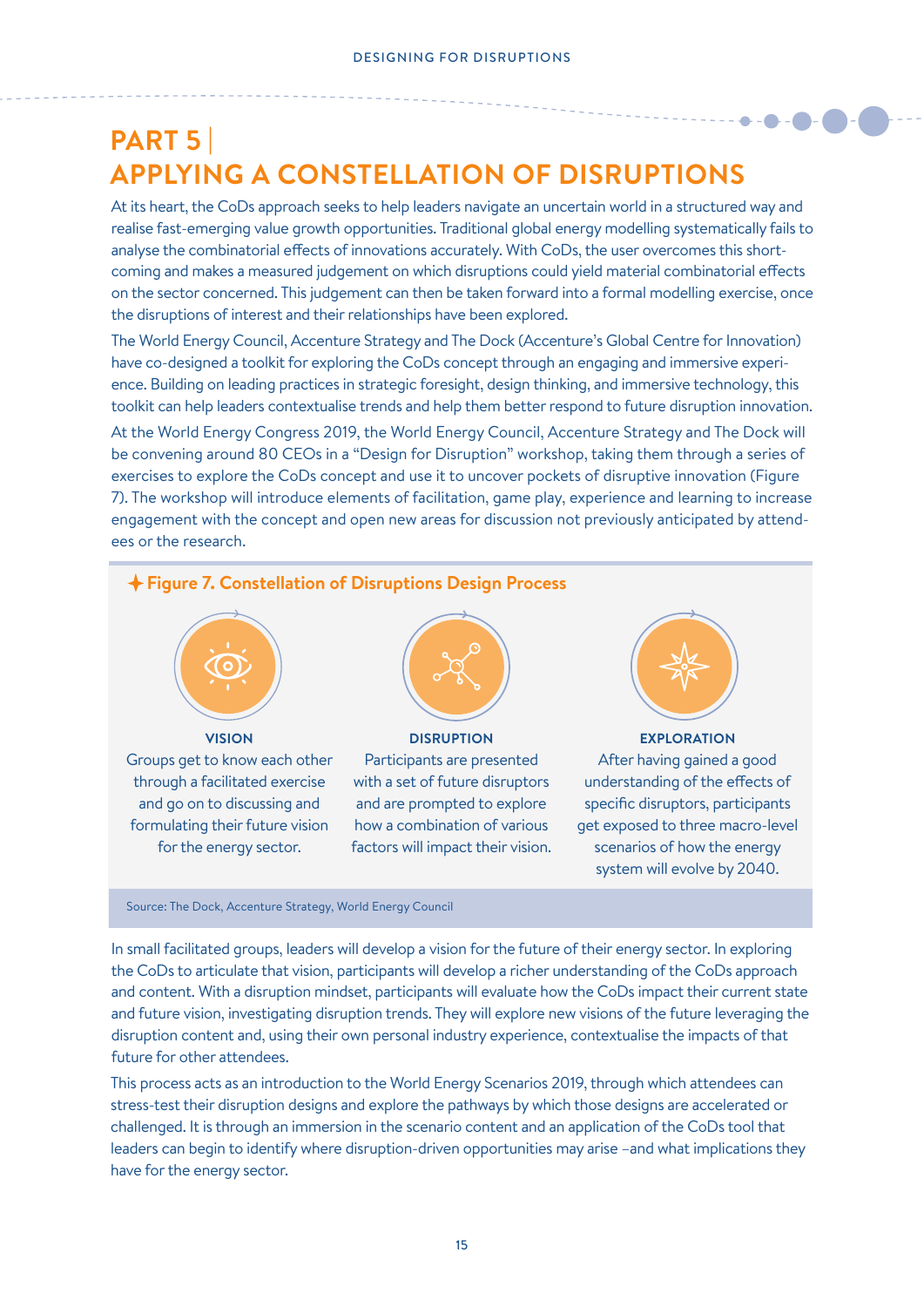# **ANNEX**

### **LIST OF FIGURES**

| <b>Figure 1.</b> Disruption in Coal and Oil and Gas (OFES) Industries                          | 5                |
|------------------------------------------------------------------------------------------------|------------------|
| <b>Figure 2.</b> Disruptability Index Pathways, 2011-18                                        | 6                |
| <b>Figure 3.</b> The Rapidly Expanding Energy Ecosystem – Transport and Power Examples         | 9                |
| <b>Figure 4.</b> Constellation of Disruptions Defined                                          | 11               |
| <b>Figure 5.</b> Constellation of Disruptions in Commercial Road Fleets                        | 12 <sup>°</sup>  |
| Figure 6. Impacts of Constellation of Disruptions on Fuel Consumption of Commercial Road Fleet | 13               |
| <b>Figure 7.</b> Constellation of Disruptions Design Process                                   | 15 <sub>15</sub> |

## **REFERENCES**

**1.** Maurizio Gargiulo and Brian Ó Gallachóir, 2013, Long-term energy models: Principles, characteristics, focus, and limitations, Wiley Blackwell, vol. 2(2), pages 158-177, https://onlinelibrary.wiley.com/doi/abs/10.1002/wene.62

**2.** Accenture (2018), Disruption Need not Be an Enigma, https://www.accenture.com/gb-en/insight-leading-new-disruptability-index

**3.** Accenture (2018), How to unlock the value of your innovation investments, https://www.accenture.com/us-en/insights/consulting/innovation-investment-value

**4.** World Energy Council (2019 ), World Energy Issues Monitor 2019, https://www.worldenergy.org/publications/entry/ world-energy-issues-monitor-2019-managing-the-grand-energy-transition

**5.** Accenture (2018), Cornerstone of Future Growth: Ecosystems, https://www.accenture.com/gb-en/insights/strategy/cornerstone-future-growth-ecosystems

**6.** World Energy Council (2019 ), World Energy Scenarios 2016: Managing the Grand Energy Transition, https://www.worldenergy.org/publications/entry/world-energy-scenarios-2016-the-grand-transition

**7.** Accenture (2017) Breaking Bad Habits: A new Ecosystem Strategy in Oil & Gas, https://www.accenture.com/gb-en/insight-breaking-the-bad-habits

**8.** Goldman Sachs (2019) Equity Research – The Future of Mobility, https://www.goldmansachs.com/insights/pages/future-of-mobility.html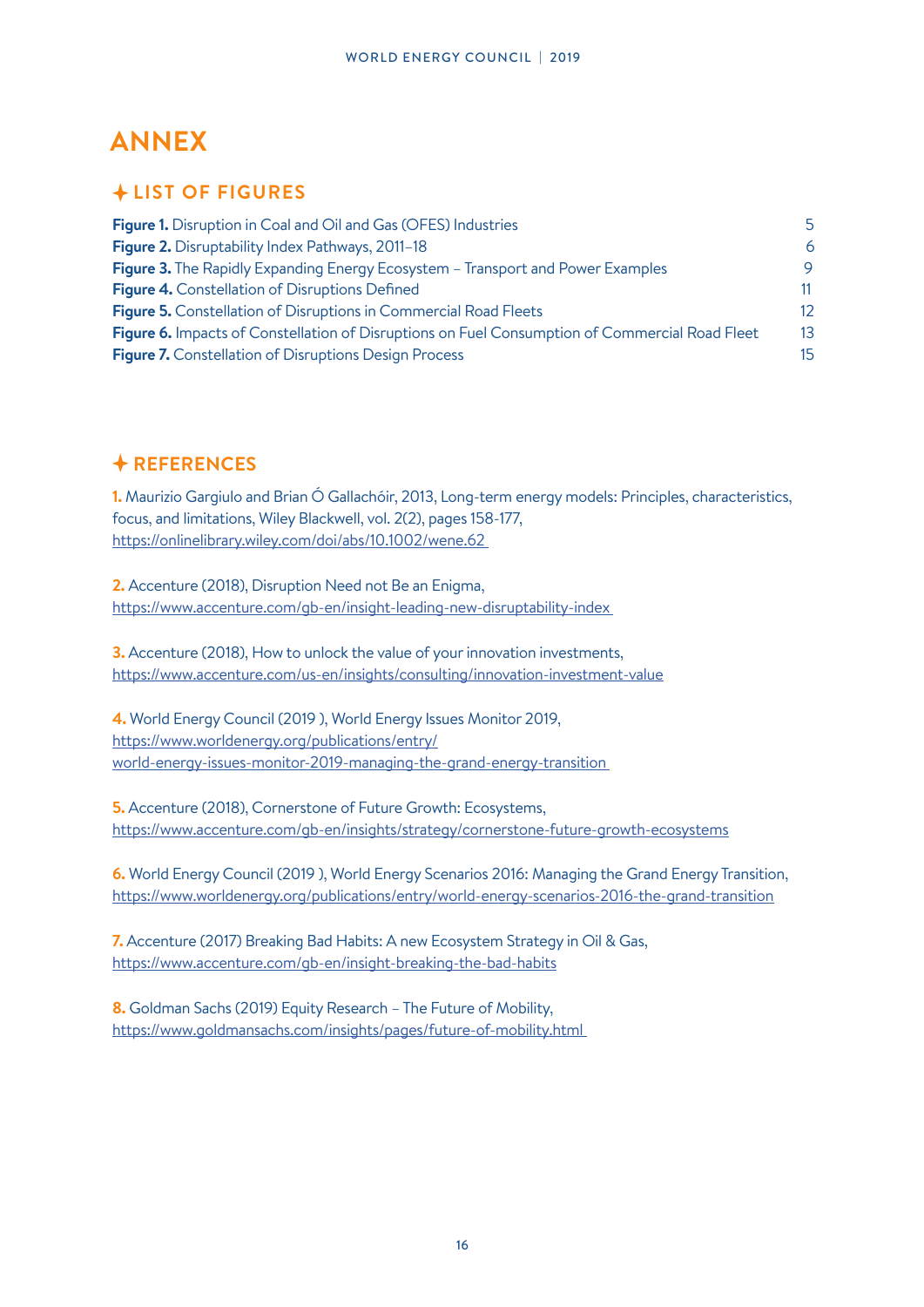### **ACKNOWLEDGEMENTS**

The project team would like to thank the individuals who informed the project's approach, supplied information, provided ideas, and reviewed drafts. Their support and insights have made a major contribution to the development of the report.

### **PROJECT MANAGEMENT**

Christoph Frei (Secretary General, World Energy Council), Ged Davis (Executive Chair, Scenarios, World Energy Council), Angela Wilkinson (Senior Director, Scenarios and Business Insights, World Energy Council), Muqsit Ashraf (Senior Managing Director, Accenture Strategy Energy), Richard Kho (Managing Director, Accenture Strategy Energy).

### **PROJECT TEAM**

Angela Wilkinson (Senior Director, Scenarios and Business Insights, World Energy Council), James Collins (Managing Director, Accenture Strategy Energy), Anastasia Belostotskaya (Senior Manager, Scenarios, World Energy Council), Albert Howard (Consultant, Accenture Strategy Energy).

### **ACCENTURE STRATEGY CONTRIBUTORS**

Gilles de Noblet (Managing Director), Nuri Demirdoven (Managing Director), David Rabley (Managing Director), Jorge Falcon (Managing Director), Pedro Caruso (Managing Director), Arnold Volkenborn (Managing Director), David Elizondo (Senior Manager), Wakova Carter (Manager), Conor McAndrew (Lead Innovation Designer, The Dock).

### **WORLD ENERGY COUNCIL STUDIES COMMITTEE**

Jean-Marie Dauger, Chair (France), Angela Wilkinson, Secretary (UK), Herwig Klima (Austria), William D'haeseleer (Belgium), Lauro Valdir de Souza (Brazil), Graham Campbell (Canada), Kang Yanbing (China), Edouard Sauvage (France), Francois Dassa (France), Hans-Wilhelm Schiffer (Germany), Jeanne Ng (Hong Kong), Atul Sobti (India), Gautam Vivek (India), Mehdi Sadeghi (Iran), Nastaran Rahimi (Iran), Alessandro Costa (Italy), Yuji Matsuo (Japan), Atsushi Noda (Japan), Joseph Al Assad (Lebanon), Arturo Vaca (Mexico), Lawrence Ezemonye (Nigeria), Krystian Kowalewski (Poland), Jan Antonczyk (Poland), Dan Ioan Gheorghiu (Romania), Dave Wright (South Africa), Klaus Hammes (Sweden), Barış Sanlı (Turkey), Jim Doull (USA), Mamadou Diarra (Mali).

In addition, we would like to thank Council's experts community members in contributing to scenarios workshops in London, Paris, Abu-Dhabi, Berlin and Tallinn where we piloted the CoDs tool. We also thank Lucila Galtieri for design and layout of this report.

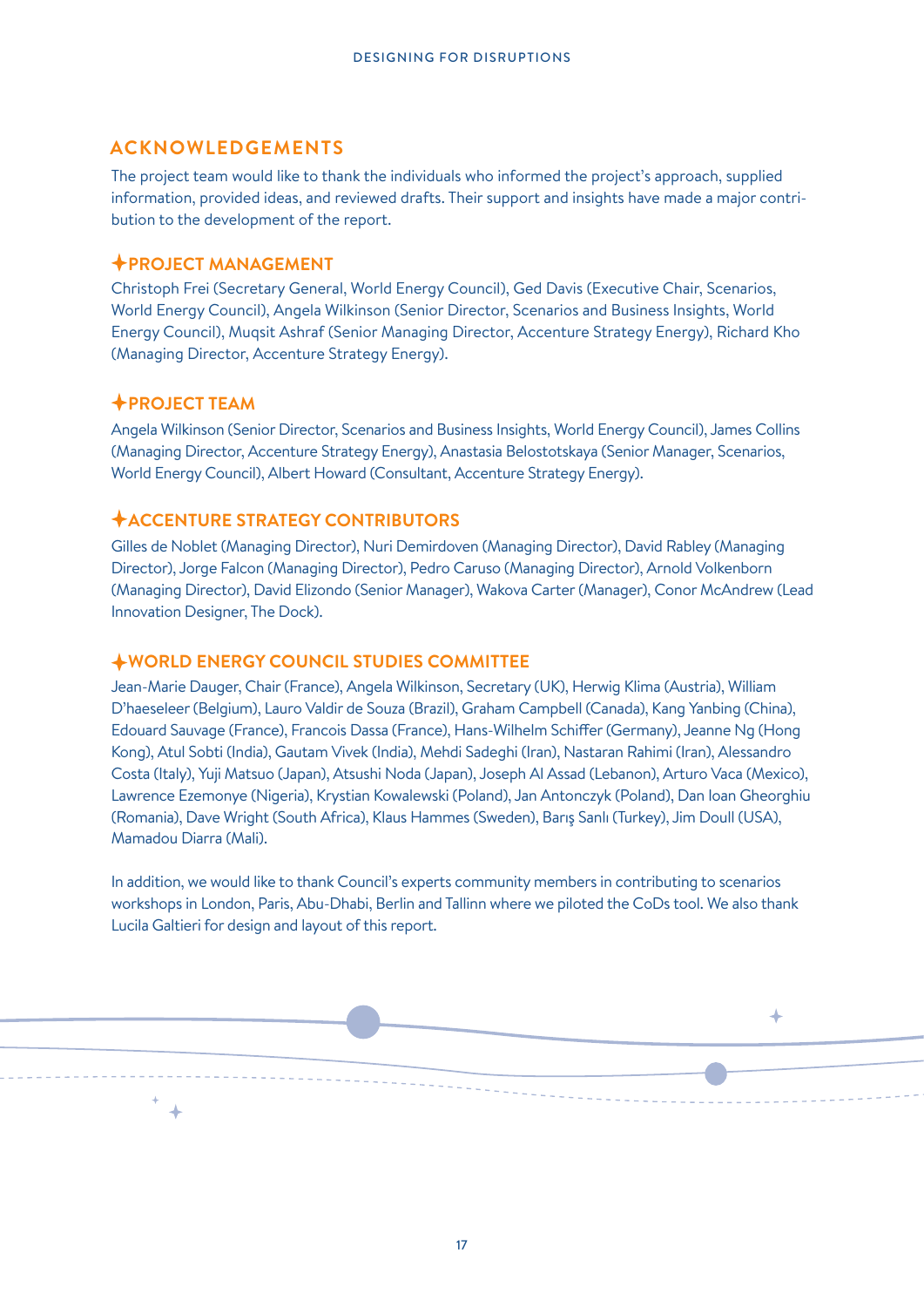### **TRUSTEES**

YOUNGHOON DAVID KIM Chair

JEAN-MARIE DAUGER Co-Chair Chair – Studies Committee

KLAUS-DIETER BARBKNECHT Vice Chair – Finance

LEONHARD BIRNBAUM Chair-Elect: Studies Committee

OLEG BUDARGIN Vice Chair – Responsibility for Regional Development

JOSE DA COSTA CARVALHO NETO Chair – Programme Committee

CLAUDIA CRONENBOLD Vice Chair – Latin America/Caribbean

ROBERT HANF Vice Chair – North America

(VACANT) Vice Chair – Europe

ELHAM MAHMOUD IBRAHIM Vice Chair – Africa

SHIGERU MURAKI Vice Chair – Asia Pacific/South Asia

IBRAHIM AL-MUHANNA Vice Chair – Gulf States/Middle East

MATAR AL-NEYADI Vice Chair – 2019 Congress Abu Dhabi

JOSÉ ANTONIO VARGAS LLERAS Chair – Communications & Strategy Committee

CHRISTOPH FREI Secretary General

### **PATRONS OF THE WORLD ENERGY COUNCIL**

Accenture Strategy Electricité de France ENGIE GE Power Hydro-Québec Marsh & McLennan Companies Oliver Wyman Rosatom PJSC Rosseti Siemens AG Swiss Re Corporate Solutions Tokyo Electric Power Co

### **WORLD ENERGY INNOVATION PARTNERS**

California ISO EY

PriceWaterhouseCoopers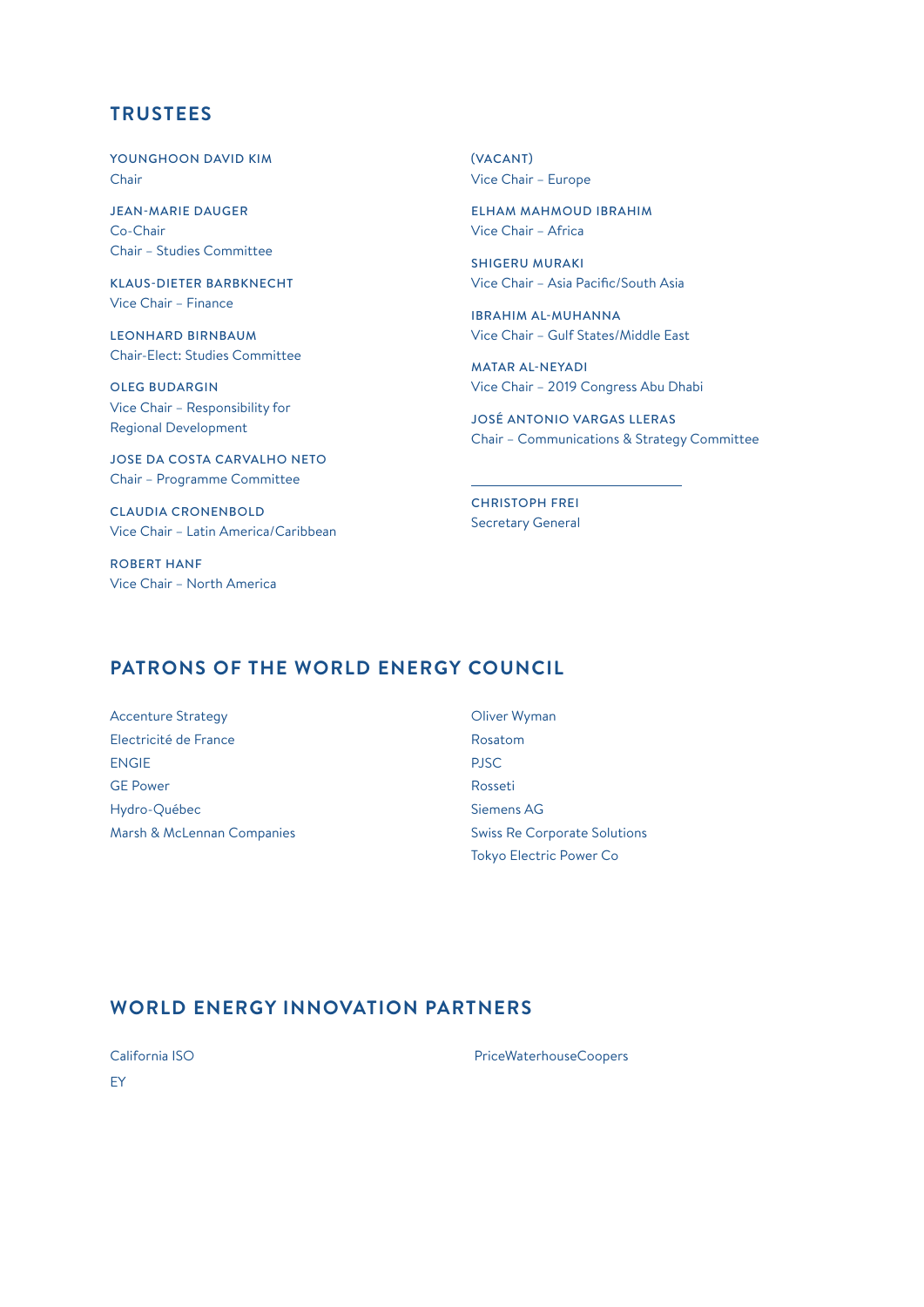### **WORLD ENERGY COUNCIL**

Algeria Argentina Armenia Austria Bahrain Belgium Bolivia Bosnia & Herzegovina Botswana Brazil Bulgaria Cameroon Canada Chad Chile China Colombia Congo (Dem. Rep.) Côte d'Ivoire Croatia Cyprus Dominican Republic Ecuador Egypt (Arab Rep.) Estonia eSwatini (Kingdom of) Ethiopia Finland France Germany Ghana Greece Hong Kong, China

Hungary Iceland India Indonesia Iran (Islamic Rep.) Ireland Israel Italy Japan Jordan Kazakhstan Kenya Korea (Rep.) Latvia Lebanon Libya Lithuania Malaysia Malta Mexico Monaco Mongolia Morocco Namibia Nepal **Netherlands** New Zealand Niger Nigeria Pakistan Panama Paraguay Peru

Poland Portugal Romania Russian Federation Saudi Arabia Senegal Serbia Singapore Slovakia Slovenia South Africa Spain Sri Lanka Sweden Switzerland Syria (Arab Rep.) Tanzania Thailand Trinidad & Tobago Tunisia **Turkey** Ukraine United Arab Emirates United States Uruguay